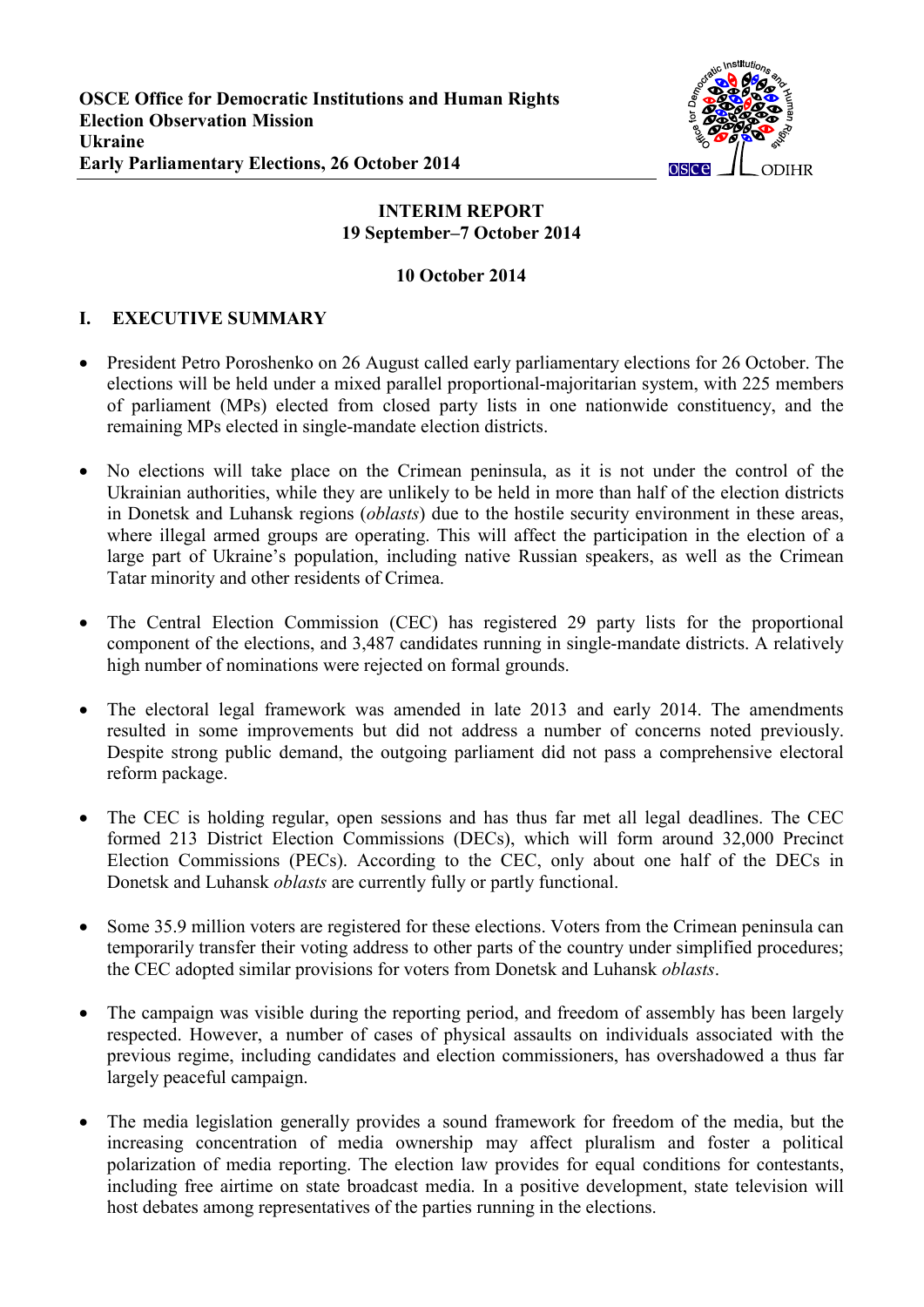- Courts have received a relatively high number of complaints and appeals related to the parliamentary elections, mainly concerning candidate registration. The CEC has thus far received 35 complaints; none of these have been considered in a formal CEC session.
- The OSCE/ODIHR EOM opened in Kyiv on 19 September, with a 17-member core team and 80 long-term observers who are deployed to 23 locations throughout the country.

## **II. INTRODUCTION**

The President of Ukraine, Petro Poroshenko, on 26 August 2014 called early parliamentary elections for 26 October.<sup>[1](#page-1-0)</sup> Following an invitation from the Ministry of Foreign Affairs of Ukraine, the OSCE Office for Democratic Institutions and Human Rights (OSCE/ODIHR) established an Election Observation Mission (EOM) on 19 September. The EOM, led by Tana de Zulueta, consists of a 17 member core team based in Kyiv and 80 long-term observers (LTOs) who were deployed on 27–28 September to 23 locations around the country. The OSCE/ODIHR EOM is drawn from 24 OSCE participating States. Participating States have been requested to second 600 short-term observers to observe voting, counting, and tabulation of results.

## **III. BACKGROUND**

The 2014 early parliamentary elections are taking place in a challenging political and security environment. Since the early presidential election in May, the escalation of use of violence in the eastern part of the country intensified, culminating with the loss of government control to illegal armed groups over parts of Donetsk and Luhansk regions (*oblasts*). After a ceasefire agreement and subsequent implementation memorandum signed in Minsk on 5 and 19 September, respectively, the level of violence subsided, but elections are unlikely to be held in more than half of the election districts in these two *oblasts*. [2](#page-1-1) No voting will take place on the Crimean peninsula, which was annexed by the Russian Federation in March.<sup>[3](#page-1-2)</sup>

Recent events have transformed the country's political landscape considerably compared to the 2012 parliamentary elections. The previously victorious Party of Regions (PoR) did not register a party list for these elections, with some of its members competing in single-mandate districts or standing as self-nominated candidates.<sup>[4](#page-1-3)</sup> Candidates of the United Democratic Alliance for Reform (UDAR), one of five political parties to pass the five per cent threshold in 2012, will compete as part of the Petro Poroshenko Bloc (PPB) party, the successor of the All-Ukrainian Union Solidarity. Meanwhile, proceedings to ban the Communist Party of Ukraine (CPU) were initiated by the Ministry of Justice on 8 July.<sup>[5](#page-1-4)</sup> Other prominent party contenders, including several that were newly registered, include All-Ukrainian Union – *Batkivshchyna* and its splinter People's Front (PF), the Radical Party of Oleh

<span id="page-1-0"></span><sup>&</sup>lt;sup>1</sup> President Poroshenko dissolved parliament after no governing coalition emerged for more than 30 days. On 24 July, the Ukrainian Democratic Alliance for Reforms (UDAR) and *Svoboda* factions along with 20 independent members of parliament (MPs) left the government coalition to allow for a dissolution of parliament.<br><sup>2</sup> On 16 September, parliament passed a law awarding 'special status' to territories outside government control in

<span id="page-1-1"></span>Donetsk and Luhansk *oblasts*. This law has yet to be promulgated by the president.

<span id="page-1-2"></span><sup>&</sup>lt;sup>3</sup> A so-called 'referendum' on the Crimean peninsula on 16 March, in breach of Ukraine's Constitution, was followed by decisions of the two chambers of the Russian parliament to include Crimea and the city of Sevastopol as federal subjects of the Russian Federation. See the European Commission for Democracy through Law (Venice Commission) Opinion No. 762/2014, adopted on 21 March 2014. The opinion is available at:<br>http://www.venice.coe.int/webforms/documents/default.aspx?pdffile=CDL-AD(2014)002-e.

<span id="page-1-3"></span> $\frac{4}{\text{Some former PoR members are running as part of lists or as single-mandate constituency candidates nominated.}$ by other parties, including the Opposition Bloc (OB) and Strong Ukraine (SU) parties.<br>The case is currently pending with the Kyiv District Administrative Court.

<span id="page-1-4"></span>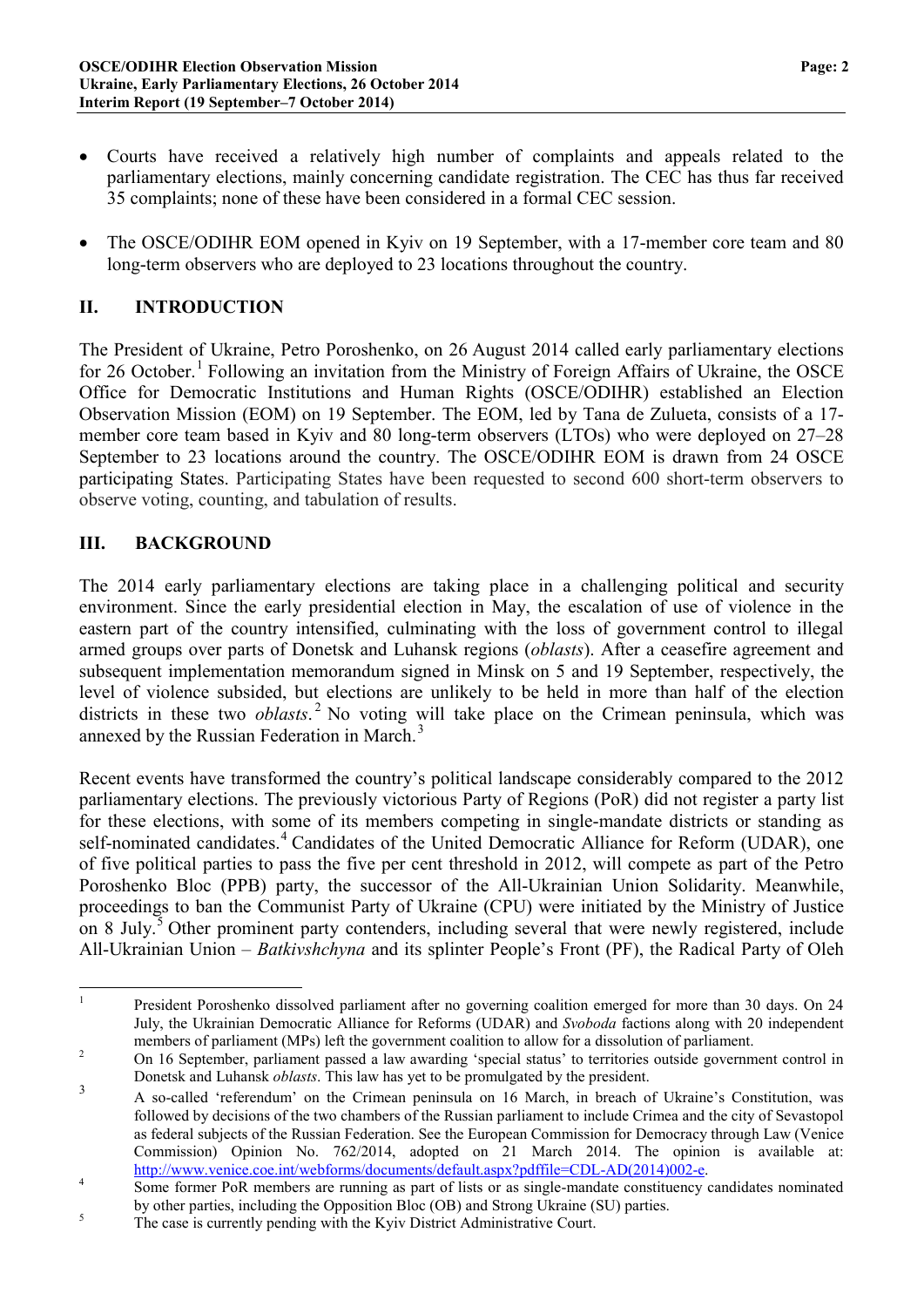Lyashko (RP) and Civil Position (CP).<sup>[6](#page-2-0)</sup> Among the candidates, many new individuals are competing for votes, including civil society activists, journalists, as well as commanders of volunteer battalions involved in the fighting in the east.

## **IV. THE LEGAL FRAMEWORK AND ELECTORAL SYSTEM**

The conduct of parliamentary elections is primarily regulated by the Constitution and Law on the Election of People's Deputies (hereinafter, election law). The legal framework for elections also comprises the Law on the Central Election Commission, the Law on the State Voter Register, the Law on Political Parties, the Code of Administrative Proceedings, other laws, as well as regulations of the Central Election Commission (CEC). Despite long-standing OSCE/ODIHR recommendations, there has been no consolidation and harmonization of the electoral legislation.

In February 2014, parliament voted to restore the 2004 amendments to the Constitution which had been found unconstitutional by the Constitutional Court in 2010 on procedural grounds. The restoration of the 2004 amendments strengthened the powers of parliament versus the president. The electoral legislation was amended in 2013, as well as in early  $2014$ .<sup>[7](#page-2-1)</sup> The amendments provided for substantial changes and resulted in some improvements but did not address a number of concerns noted previously. These concerns include, among others, limitations on candidacy rights for those with a criminal record, the five-year residency requirement, the lack of provisions allowing for party blocs, and the lack of pluralism in the election administration due the existing formula for the composition of DECs and  $PECs$ <sup>[8](#page-2-2)</sup> Despite strong public demand, the outgoing parliament did not pass a comprehensive electoral reform package by the time these elections were called.

Parliament is elected for a five-year term, on the basis of universal, equal and direct suffrage, by secret ballot. The electoral system is a mixed parallel proportional-majoritarian one. One half of the 450-member parliament is elected on the basis of proportional representation with closed party lists in one single nationwide constituency. Political parties must receive at least five per cent of all votes cast in order to participate in the distribution of mandates in the proportional system; electoral blocs are not allowed. The remaining MPs are elected in single-mandate districts, under a plurality system (first past the post).

The right to be elected is subject to a five-year residency requirement. The law also imposes a restriction on candidacy rights based on prior criminal conviction, irrespective of the severity of the crime committed. Following the reinstatement of the 2004 constitutional amendments, MPs will lose their mandate if they fail to join or remain in the parliamentary faction of the political party for which they were elected.

### **V. THE ELECTION ADMINISTRATION**

Parliamentary elections are administered by a three-level system of election commissions: the CEC, 225 District Election Commissions (DECs) in as many single-mandate districts, and some 32,000

<span id="page-2-0"></span> <sup>6</sup> Other prominent contestants include Self-Reliance (*Samopomich*), SU, *Svoboda,* CPU, OB, and Right Sector (RS).<br>The 2014 amendments were mainly adopted in order to facilitate the simultaneous conduct of the May

<span id="page-2-1"></span>presidential election with a parliamentary by-election in one single-mandate district.<br><sup>8</sup> See the Joint Opinions of the OSCE/ODIHR and the Venice Commission on draft amendments to legislation on

<span id="page-2-2"></span>parliamentary elections of 17 June 2013, available at: [http://www.osce.org/odihr/elections/102816?download=true,](http://www.osce.org/odihr/elections/102816?download=true) and of 14 October 2013, [http://www.osce.org/odihr/elections/107085?download=true.](http://www.osce.org/odihr/elections/107085?download=true)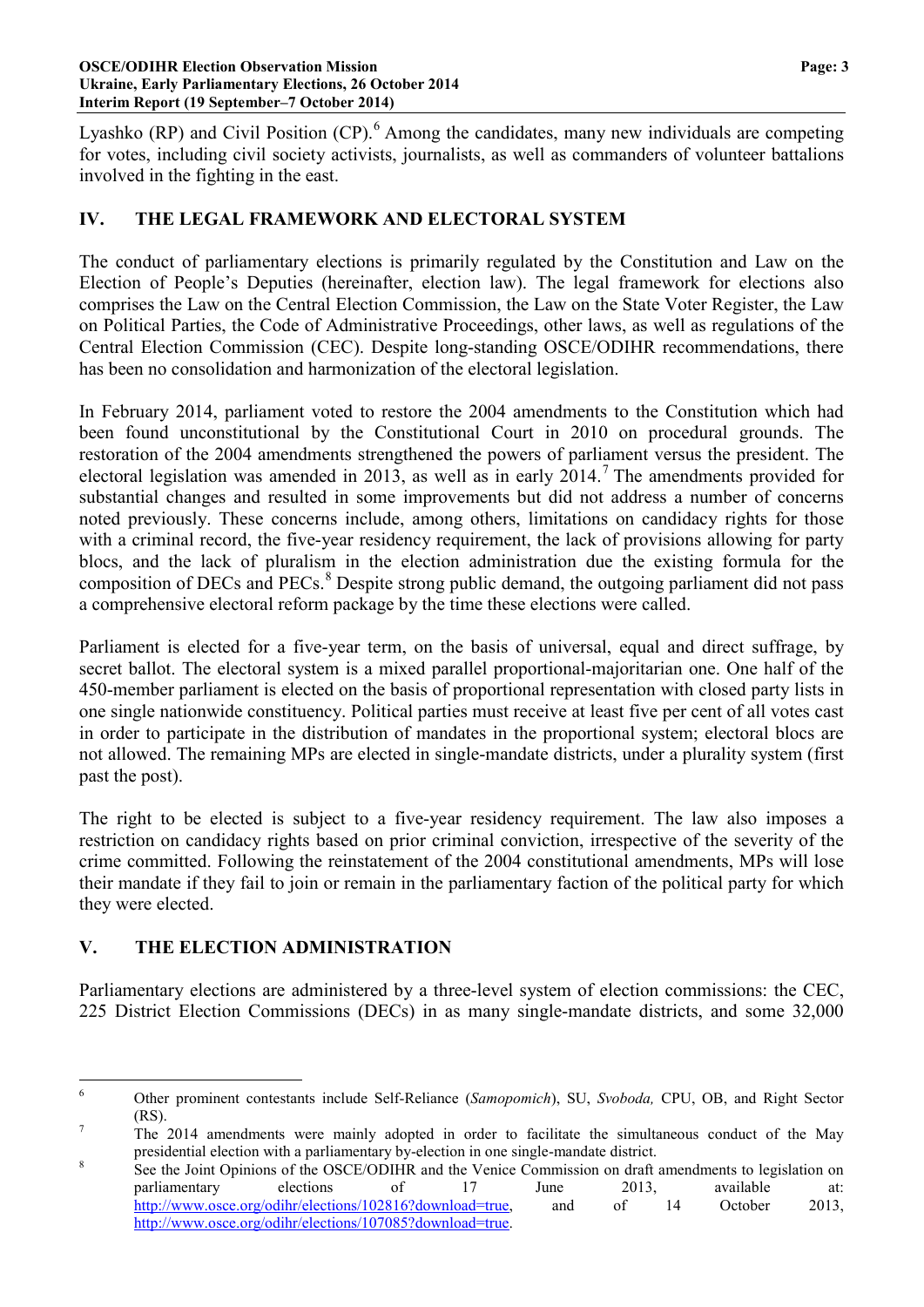#### **OSCE/ODIHR Election Observation Mission Page: 4 Ukraine, Early Parliamentary Elections, 26 October 2014 Interim Report (19 September–7 October 2014)**

Precinct Election Commissions (PECs).<sup>[9](#page-3-0)</sup> The CEC is a permanent body with the responsibility, among other things, to ensure the implementation and protection of citizens' electoral rights. Its 15 members are appointed for a seven-year term of office by parliament, on the proposal of the president. Most of the current CEC members were appointed in June  $2007<sup>10</sup>$  $2007<sup>10</sup>$  $2007<sup>10</sup>$ 

The CEC has been holding regular, open sessions which are attended by observers, media and candidate representatives. However, the CEC routinely holds pre-session meetings behind closed doors, leaving most open sessions without any substantial discussion, which decreases the transparency of the CEC's activities.<sup>[11](#page-3-2)</sup> In addition, observers are usually not provided with any draft decisions or other materials, apart from the session agenda. Since the publication on 27 August of the presidential decree calling the elections, the CEC has passed 656 resolutions, which are published on its website. Most CEC resolutions are adopted unanimously. Despite the limited timeframe and challenging political context, the CEC has thus far respected all legal deadlines. The CEC informed the OSCE/ODIHR EOM that the necessary funds for these elections were allocated by the government, albeit with a considerable delay.<sup>[12](#page-3-3)</sup>

On 5 September, the CEC formed 213 DECs, based on nominations from political parties participating in the proportional component of the elections.<sup>[13](#page-3-4)</sup> Parties represented by a faction in parliament are guaranteed representation in DECs. The remaining seats (DECs have between 12 and 18 members) were filled by lottery, from among nominees of eligible parties. The DEC chairpersons, deputy chairpersons and secretaries (so-called executive positions) are assigned based on each party's proportional share of the total, nationwide DEC membership. The initial appointment of DEC members was followed by a relatively high number of replacements, including of members in executive positions. Since 9 September, 1,357 of the 3,804 DEC members (35 per cent) have been replaced.<sup>[14](#page-3-5)</sup> The International Foundation for Electoral Systems (IFES) conducted training for DEC members from 1 to 3 October. OSCE/ODIHR EOM LTOs observed training in 58 DECs and in general assessed it positively. OSCE/ODIHR EOM LTOs have thus far visited 102 DECs, of which only few expressed major impediments to their work.<sup>[15](#page-3-6)</sup>

Women are well-represented at the DEC level, where they account for 54 per cent of all members. As of 1 October, 97 DECs are chaired by women, while there are 108 female deputy chairpersons and 137 secretaries. In the CEC, 5 of the 15 members, including one of the two deputy chairpersons and the secretary, are women.

According to the CEC, of the total of 32 DECs established in Donetsk and Luhansk *oblasts*, only 17 are fully or partly operational. The hostile security environment in these parts of the two *oblasts,*  where illegal armed groups are operating*,* has negatively affected electoral preparations in a relatively high number of electoral districts there. In an effort to facilitate their work, the offices of several

<span id="page-3-0"></span><sup>&</sup>lt;sup>9</sup> The number of PECs for the 2014 early parliamentary elections may change due to the situation in Donetsk and Luhansk *oblasts*. According to Article 96.11 of the election law, a DEC is obliged to establish election results regardless of the number of precincts declared invalid.<br>An amendment to the Law on the CEC promulgated on 13 March enables CEC members to continue to fulfill

<span id="page-3-1"></span>their functions after the seventh year of their appointment.<br><sup>11</sup> The Law on the CEC stipulates that the commission must act in an open and public manner. Observers, party and

<span id="page-3-2"></span>candidate proxies can participate in discussions on all issues related to the elections. The OSCE/ODIHR EOM was thus far allowed to observe three pre-session meetings.<br><sup>12</sup> The CEC on 28 August requested some UAH (Ukrainian *hryvnia*) 980 million (approximately EUR 55 million).

<span id="page-3-3"></span>

On 8 September, the Cabinet of Ministers decided to allocate some UAH 957 million for these elections. <sup>13</sup> No DECs were formed for the 10 election districts located in the Autonomous Republic of Crimea and the 2

<span id="page-3-5"></span><span id="page-3-4"></span>election districts located in the city of Sevastopol, where the elections will not be conducted.<br>14 According to CEC Resolutions No. 884, 906, 918, 932, 950, 966, 980, 1008, 1045, 1079, 1112, 1133, 1167, 1222, 1260, 1297, 1348, 1401, 1423 and 1467.<br><sup>15</sup> These were mainly related to lack of time, resources and funding.

<span id="page-3-6"></span>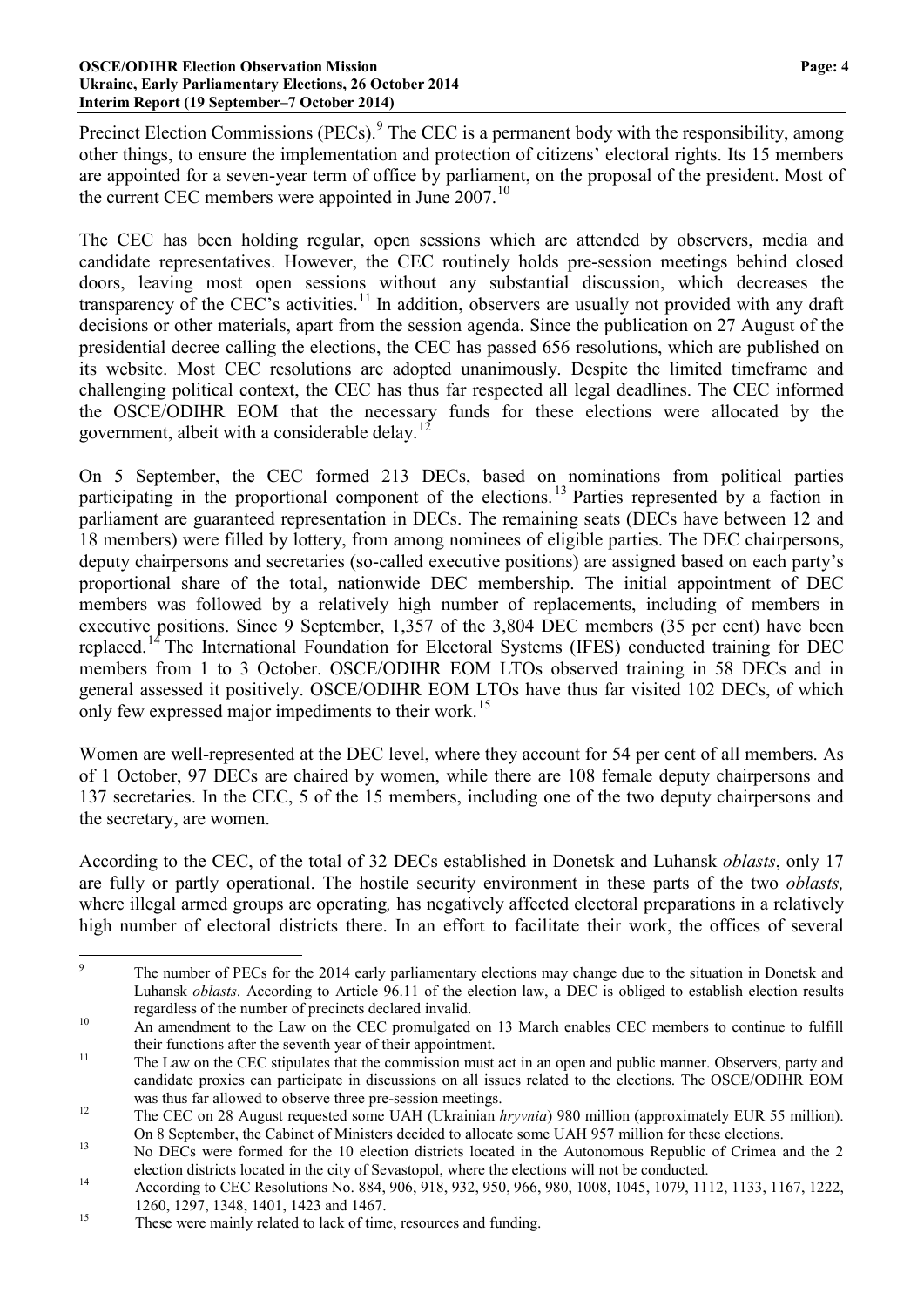DECs were moved to government-controlled areas within these *oblasts*. [16](#page-4-0) Nevertheless, in view of the security situation in the east of the country, it is unclear how many of the currently functional DECs will be able to continue their work.

PECs for regular and special polling stations, as well as for polling stations abroad, should be formed no later than 10 October. In 'exceptional cases' the CEC may form special PECs for specific categories of voters up to ten days before election day.

## **VI. VOTER REGISTRATION**

Voters are registered automatically in the centralized State Voter Register (SVR). The CEC supervises the central SVR office, 27 Registration Administration Bodies (RABs) and 756 Register Maintenance Bodies (RMBs), which continuously update and maintain the  $SVR$ .<sup>[17](#page-4-1)</sup> According to the CEC, as of 2 October, 35,852,015 voters were registered to vote. Some 660,616 homebound voters were registered to vote at their place of stay, and 465,718 voters were registered to vote abroad.

Voter lists are extracted from the SVR and compiled separately for each polling station. Preliminary voter lists together with voter invitation cards are to be delivered to the respective PECs no later than 14 October.<sup>[18](#page-4-2)</sup> PECs should post voter lists for public scrutiny the day after they receive them, in order to allow voters to verify their records and request amendments if necessary. Political parties represented by a faction in parliament are entitled to electronic copies of the entire voter register.

The election law allows all eligible voters to change, on a temporary basis, their voting address.<sup>[19](#page-4-3)</sup> As of 2 October, 2,816 requests for temporary transfers of voting addresses were filed. Internally displaced persons (IDPs) from Donetsk and Luhansk *oblasts* can utilize this mechanism to participate in upcoming elections.<sup>[20](#page-4-4)</sup> On 7 October, the CEC adopted a simplified procedure to facilitate the participation of voters from these two *oblasts*. [21](#page-4-5) Voters from the Crimean peninsula benefit from a simplified procedure under which they can temporarily transfer their voting address based only on the registration stamp in their domestic passports. $^{22}$  $^{22}$  $^{22}$ 

<span id="page-4-0"></span><sup>&</sup>lt;sup>16</sup> According to CEC Resolutions No. 1165 of 25 September and No. 1396 of 30 September, DECs 53 and 59 in

<span id="page-4-1"></span>Donetsk *oblast* and DEC 114 in Luhansk *oblast*, respectively.<br><sup>17</sup> Access of the 31 RMBs in the Crimean peninsula to the SRV is blocked as the territory remains occupied. On 15 April, parliament passed the Law on Ensuring the Rights and Freedoms of Citizens and the Legal Order on the Temporary Occupied Territory of Ukraine. According to the law voting will not take place on the Crimean peninsula. Due to the security situation, as of 3 October, 54 of the 65 RMBs in Donetsk and Luhansk *oblasts*, which are responsible for 3.2 million registered voters, were temporarily not working. The 11 RMBs in these two *oblasts* that are currently operational are responsible for some 600,000 registered voters.<br><sup>18</sup> On 6 October, the CEC adopted Resolution No. 1494 that allows the CEC to designate specific RMBs to print

<span id="page-4-2"></span>and hand over voter lists to the PECs in areas where RMBs are not functioning. Voter lists for special polling stations are to be delivered to PECs seven days before election day.<br><sup>19</sup> Such voters have to justify their requests. Voters who would like to temporarily transfer their voting address

<span id="page-4-3"></span>outside their respective single-mandate constituency are only entitled to the proportional ballot.<br>
As of 2 October, 76 voters from these areas had filed such requests.<br>
According to CEC Resolution No. 1529 of 7 October, v

<span id="page-4-4"></span>

<span id="page-4-5"></span>justification when requesting temporary changes of their voting address. On 6 October, the CEC adopted Resolution No. 1495 that allows any RMB to enter changes to the voter registration records of residents of

<span id="page-4-6"></span><sup>22</sup> Donetsk and Luhansk *oblasts* where RMBs are not functioning.<br><sup>22</sup> On 29 April, the CEC adopted Resolution No. 415 that allows any RMB to enter changes to the voter registration records of residents of the Autonomous Republic of Crimea and the city of Sevastopol, where RMBs are not functioning, thus enabling these citizens to temporarily change their voting address.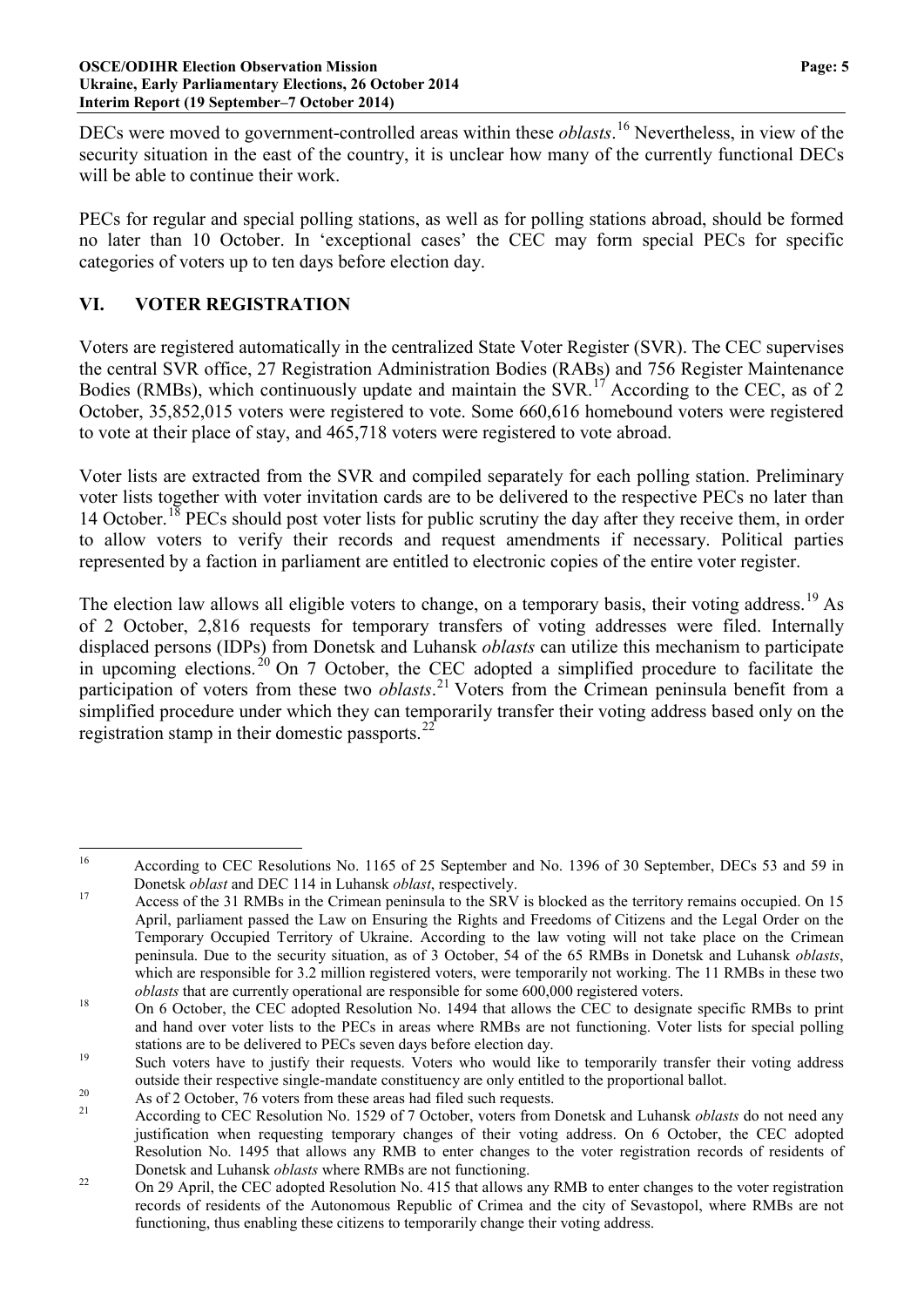### **VII. CANDIDATE REGISTRATION**

Candidate nomination lasted from 28 August to 25 September. Candidates could be nominated by political parties or through self-nomination. Parties are entitled to put forward electoral lists of no more than 225 candidates for the nationwide election district and one candidate in each singlemandate district. Non-party candidates could nominate themselves in single-mandate districts. A person could be nominated either on a party list or in one single-mandate district, but not both.

For registration of a party's candidate list or candidates in single-mandate districts, a financial deposit and a variety of documentation is required.<sup>[23](#page-5-0)</sup> The CEC has to decide on the registration within five days of receiving a nomination; a very short time period to process more than 7,000 requests. A total of 6,607 candidates were registered; of these, 3,120 are running on 29 party lists in the nationwide election district and 3,487 are running in single-mandate districts.[24](#page-5-1) The CEC adopted 216 resolutions on the rejection of a total of 811 candidates, out of whom around 150 were ultimately registered.<sup>[25](#page-5-2)</sup>

Equal rights between men and women, including in public and political life, are guaranteed by the Constitution and are further protected by the election law and the Law on Ensuring Equal Rights and Opportunities of Women and Men. [26](#page-5-3) However, the level of women's representation remains low. Women held only 9.4 per cent of the seats in the outgoing parliament, against an OSCE average of 25 per cent. Women constitute more than a quarter of party list candidates.<sup>[27](#page-5-4)</sup> however they account for less than 13 per cent of the single-mandate candidates.

## **VIII. CAMPAIGN ENVIRONMENT AND CAMPAIGN FINANCING**

According to the election law, parties and candidates may begin campaigning once they have been formally registered by the CEC. However, campaign materials were displayed prior to the registration of parties and candidates, some featuring typographical design associated with a number of leading party contenders but not the actual party name. The law requires that equal conditions be provided for all contestants, including access to campaign venues and advertising space.

The campaign was visible during the reporting period. Billboards, banners and posters can be seen across Kyiv and in other urban centres, as well as along major roads.<sup>[28](#page-5-5)</sup> Several political parties informed the OSCE/ODIHR EOM of their plans to purchase airtime on TV and radio, while many are also making ample use of social media to reach out to the electorate. Most are planning to organize

<span id="page-5-0"></span><sup>&</sup>lt;sup>23</sup> Including a decision of the party on the nomination of candidates (for party-nominated candidates only); autobiographies of the candidate(s) with detailed personal information; a statement from each candidate consenting to terminate any activities incompatible with an MP's mandate if elected; and a document certifying

<span id="page-5-1"></span>payment of the electoral deposit.<br><sup>24</sup> Forty-three parties registered candidates in single-mandate constituencies. For a full list of contestants, see: [http://www.cvk.gov.ua/pls/vnd2014/wp501?PT001F01=910.](http://www.cvk.gov.ua/pls/vnd2014/wp501?PT001F01=910)<br>Around 600 rejections were made due to missing data in autobiographies or incompatibility statements, or other

<span id="page-5-2"></span>minor technical mistakes and omissions. The CEC considered any incomplete documents required by law as not

<span id="page-5-3"></span>having been filed and therefore rejected the candidates for the omission of documents.<br><sup>26</sup> According to Article 15 of the Law on Ensuring Equal Rights and Opportunities of Women and Men, political parties shall provide for the representation of women and men on the their candidate lists for the national multimandate constituency. In 2013, an amendment to the Law on Political Parties was passed which stipulates that a 30 per cent quota requirement for either gender on electoral lists be written into party statutes. However, there are

<span id="page-5-4"></span>no mechanisms to sanction parties whose candidate lists do not meet this requirement.<br><sup>27</sup> Some parties have placed women in prominent positions on their lists. For example, among the top 10 candidates, *Samopomich* included 5 women; PPB, *Batkivshchyna* and the People's Front included 3 women; and Strong

<span id="page-5-5"></span>Ukraine and the Opposition Bloc included 2 women.<br><sup>28</sup> Most visible are the materials of *Batkivshchyna*, PF, PPB, CP, SU, *Samopomich* and RP. In general, materials of candidates contesting the single-mandate district elections are less visible.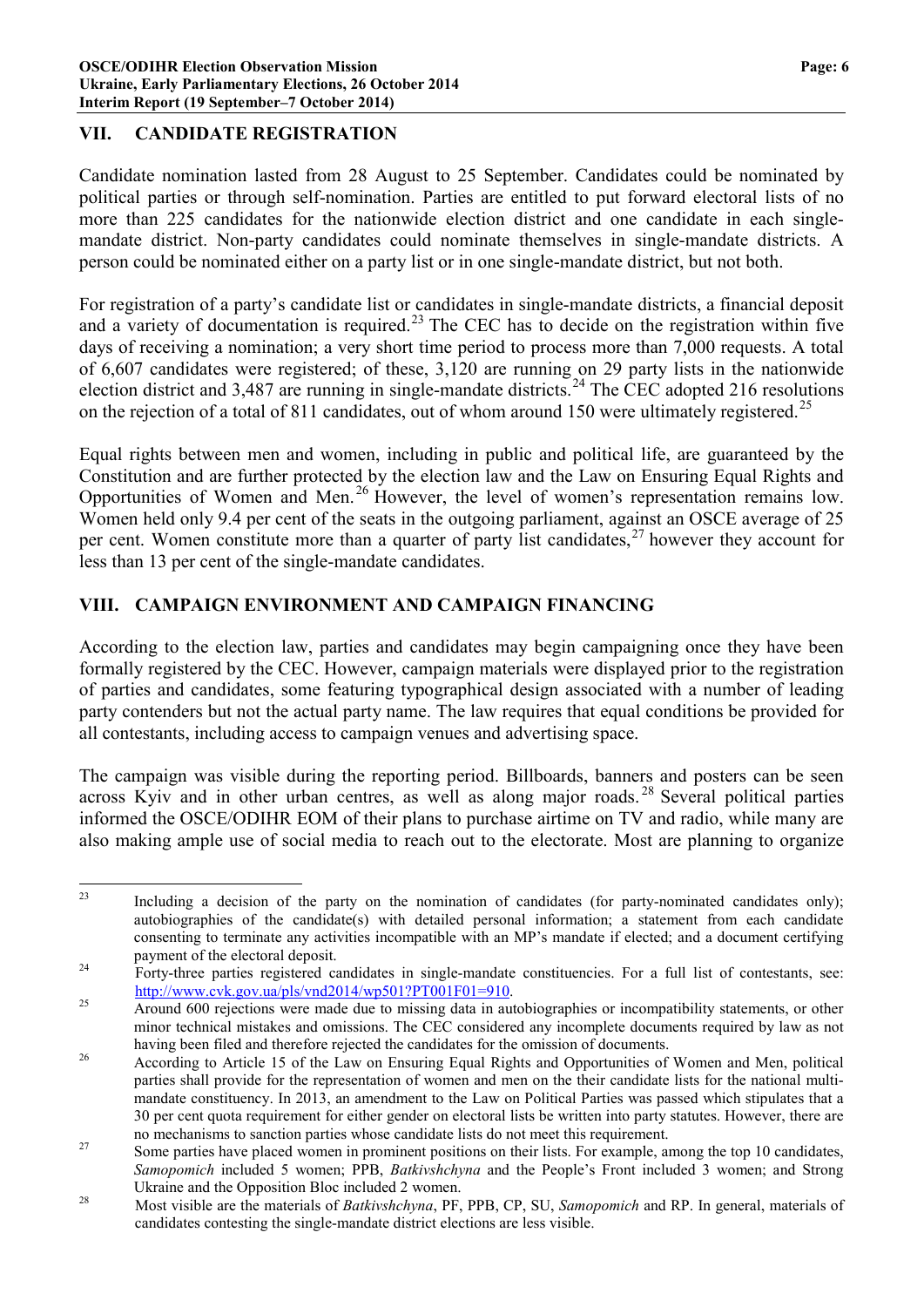#### **OSCE/ODIHR Election Observation Mission Page: 7 Ukraine, Early Parliamentary Elections, 26 October 2014 Interim Report (19 September–7 October 2014)**

rallies or smaller events, and many have set up campaign tents to distribute fliers and party newspapers to voters. Campaign messages are focused on issues of sovereignty, stability and national unity, as well as devolution/decentralization and 'special status' for the territories in the east. Other topics include reforms of the economy, the electoral system and the armed forces, the fight against corruption and oligarchy, lustration, as well as the recently signed EU Association Agreement and relations with NATO and the Russian Federation. Military themes feature prominently in the campaign materials and messages of some parties.

Several interlocutors raised concerns about, and media reported on, irregularities such as vote-buying and the misuse of administrative resources during the election campaign.<sup>[29](#page-6-0)</sup> Some associate these problems with the continued use of a mixed parallel electoral system, which enjoys only limited confidence among stakeholders.

Freedom of assembly has been generally respected during the reporting period.<sup>[30](#page-6-1)</sup> The OSCE/ODIHR EOM has to date observed 19 rallies. While these events were peaceful, the start of the campaign coincided with a surge of physical assaults on individuals associated with the former government, including candidates and other election stakeholders.<sup>[31](#page-6-2)</sup> In many instances, targets are thrown into trash bins, with several enduring other forms of humiliation meant to supplant an official lustration process that has been mooted. Newspaper reports suggest that some candidates expressed support for these events, which serve to intimidate and potentially restrict the freedom to campaign. Some of these incidents have taken place in plain view of uniformed police and in many cases video recordings have been uploaded on the internet. Moreover, on several occasions the campaign rhetoric has featured violent themes or strong verbal attacks on competitors, further aggravating the already sensitive campaign environment.<sup>[32](#page-6-3)</sup> Several OSCE/ODIHR LTO teams reported instances of campaign materials being defaced in some cities.<sup>[33](#page-6-4)</sup>

Recent amendments to the election law introduced limited additional measures to increase the transparency of campaign finances. The law stipulates that parties with candidate lists and majoritarian candidates must establish electoral funds from which all campaign expenses must be paid directly by bank transfer. The size of an electoral fund for a party with a candidate list may not exceed 90,000 minimum salaries (some UAH 112.5 million or less than EUR 7 million), while for a majoritarian candidate it may not exceed 4,000 minimum salaries (some UAH 5 million or just over

<span id="page-6-0"></span> <sup>29</sup> For instance, OSCE/ODIHR EOM LTOs reported on three cases of alleged bribery in Kharkov *oblast*, including one case currently being investigated by the police. Allegations of bribery or vote-buying were made to LTOs in

<span id="page-6-1"></span>Ivano-Frankivsk, Mykolaiv, Kirovohrad, Cherkasy and Rivne *oblasts*. <sup>30</sup> Exceptions have been reported to OSCE/ODIHR LTOs. For instance, the CPU office in Kryvyi Rih was vandalized and materials were destroyed on 25 September; in Dnipropetrovsk, the CPU informed that it could not campaign due to the poor security situation; two RP activists in Zaporizhya were attacked verbally while handing

<span id="page-6-2"></span>out campaign material. Further cases of election-related violence were reported in the media.<br><sup>31</sup> For instance, on 16 September MP Vitaliy Zhuravskyy was thrown into a bin outside the parliament building as lawmakers debated a lustration law. On 25 September, candidate Viktor Pylypyshyn was attacked in front of the CEC building while trying to submit his nomination documents; he was subsequently able to submit the documents. On 30 September, OB party list candidate Nestor Shufrych was assaulted in front of the regional administration building in Odesa. Similar attacks against current MPs, DEC members, and state or regional administration officials have been reported from Kyiv, Odesa, Ternopil, Zaporizhya, Sumy, Cherkasy, and several other regions.<br><sup>32</sup> For instance, OSCE/ODIHR EOM LTOs reported such language from Cherkasy during an RP rally on 30

<span id="page-6-3"></span>September. On 6 October, media reported that Lyashko threatened [Dnipropetrovsk *oblast* governor] Ihor Kolomoyskyi after accusing the businessman of making false statements about the RP leader's mother. A number of interlocutors also informed the OSCE/ODIHR EOM about aggressive campaign rhetoric in Kyiv, Ternopil and

<span id="page-6-4"></span>Zaporizhya *oblasts*. <sup>33</sup> In the city of Kyiv and from Zhytomyr, Chernivtsi, Vinnytsia, Odesa, Mykolaiv, Cherkasy, Dnipropetrovsk, Sumy, Ivano-Frankivsk and Zaporizhya *oblasts*. In addition, media reported several instances of campaign tents being damaged or vandalized.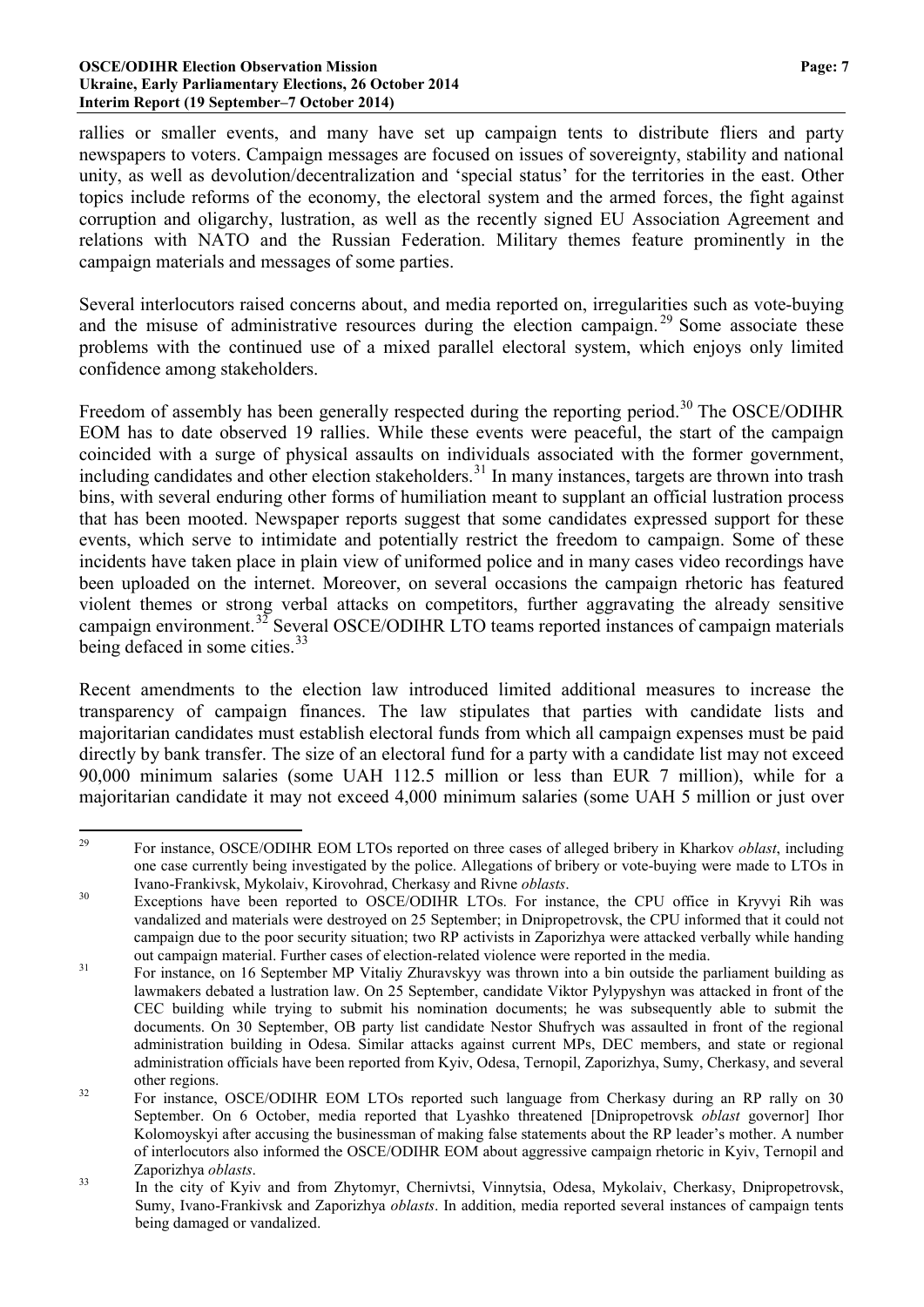#### **OSCE/ODIHR Election Observation Mission Page: 8 Ukraine, Early Parliamentary Elections, 26 October 2014 Interim Report (19 September–7 October 2014)**

EUR 300,000). The source of funds is limited to the party's or candidate's own resources and private donations. Interim financial reports on the receipt and use of funds must be filed no later than 20 days before election day with the CEC by parties, and with DECs by majoritarian candidates. Final financial reports must be filed with the CEC no later than 15 days after election day by parties, and with DECs no later than 10 days by majoritarian candidates. The CEC publishes analyses of interim reports no later than 5 days before and final reports no later than 30 days after election day.

### **IX. THE MEDIA**

While there is a wide range of media outlets operating in Ukraine, the lack of autonomy of the media from political or corporate interests and the increasing concentration of media ownership may affect pluralism and foster a political polarization of media reporting, both at the national and regional level. Television remains the main source of information, but Internet sources are increasing their audience and role.

The state-owned television and radio, which includes national, regional and municipal channels, is currently undergoing a transitional period, pending its transformation into a public-service broadcaster.<sup>[34](#page-7-0)</sup> In a positive development over the 2012 parliamentary elections, the state-owned television, *First National Channel*, will organize and broadcast debates among representatives of the political parties participating in the proportional component of the elections.<sup>[35](#page-7-1)</sup> Nevertheless, shortcomings remain to be addressed; for instance, *First National Channel* does not have full editorial control of externally produced broadcasts.<sup>[36](#page-7-2)</sup>

The media legislation generally provides a sound framework for freedom of the media. Nonetheless, Ukrainian and Russian media outlets operating in the country are facing restrictions in relation to the ongoing crisis between the two countries.<sup>[37](#page-7-3)</sup> Furthermore, journalists' safety remains a major challenge in eastern Ukraine, where journalists are hindered in their work, receive constant threats, and have been abducted and killed  $38$ 

The election law provides that both state and private media shall cover the campaign by providing equal conditions to candidates and political parties. Contestants are granted free airtime and print space in state national and regional media; the CEC and DECs are responsible for the allocation of the free time and space. [39](#page-7-5) Paid campaign materials are allowed on both state and private media. The National Television and Radio Broadcasting Council is responsible for overseeing compliance of audiovisual media with the election law.

<span id="page-7-0"></span><sup>&</sup>lt;sup>34</sup> The Law on Public Television and Radio Broadcasting of Ukraine was enacted on 13 May 2014, although, due to transitory provisions, it will not be effectively enforced until 2015.<br>Seven debates, each with representatives of four political parties, will take place from 13 to 23 October 2014. All

<span id="page-7-1"></span>parties except the CPU agreed to participate. On 7 October, *First National Channel* drew a lottery to establish the order of appearance of political parties in these debates.<br><sup>36</sup> The National TV Company has no control over the talk show *Shuster Live*, produced by the Savik Shuster Studio

<span id="page-7-2"></span>and broadcast from Monday to Friday during prime time by *First National Channel*.<br><sup>37</sup> The National Television and Radio Broadcasting Council declared that by 9 September 2014, 15 Russian TV

<span id="page-7-3"></span>channels were banned from being broadcast on national cable operators. Ukrainian TV channels such as *5* 

*Channel* and *Inter* faced disruption of their activity, due to bomb threats or signal interference.<br><sup>38</sup> See Statement by Ukrainian and Russian media organizations adopted following a meeting at the Office of the

<span id="page-7-5"></span><span id="page-7-4"></span>OSCE Representative on Freedom of the Media, available at  $\frac{http://www.osec.org/form/124537?download=true}{http://www.osec.org/form/124537?download=true}$ .<br>CEC Resolutions No. 1421 and No. 1422, adopted on 1 October 2014, and No. 1492, adopted on 6 October, define the modalities for allocating free airtime and space in state national and regional media within the limits of the funds allocated from the state budget for the elections.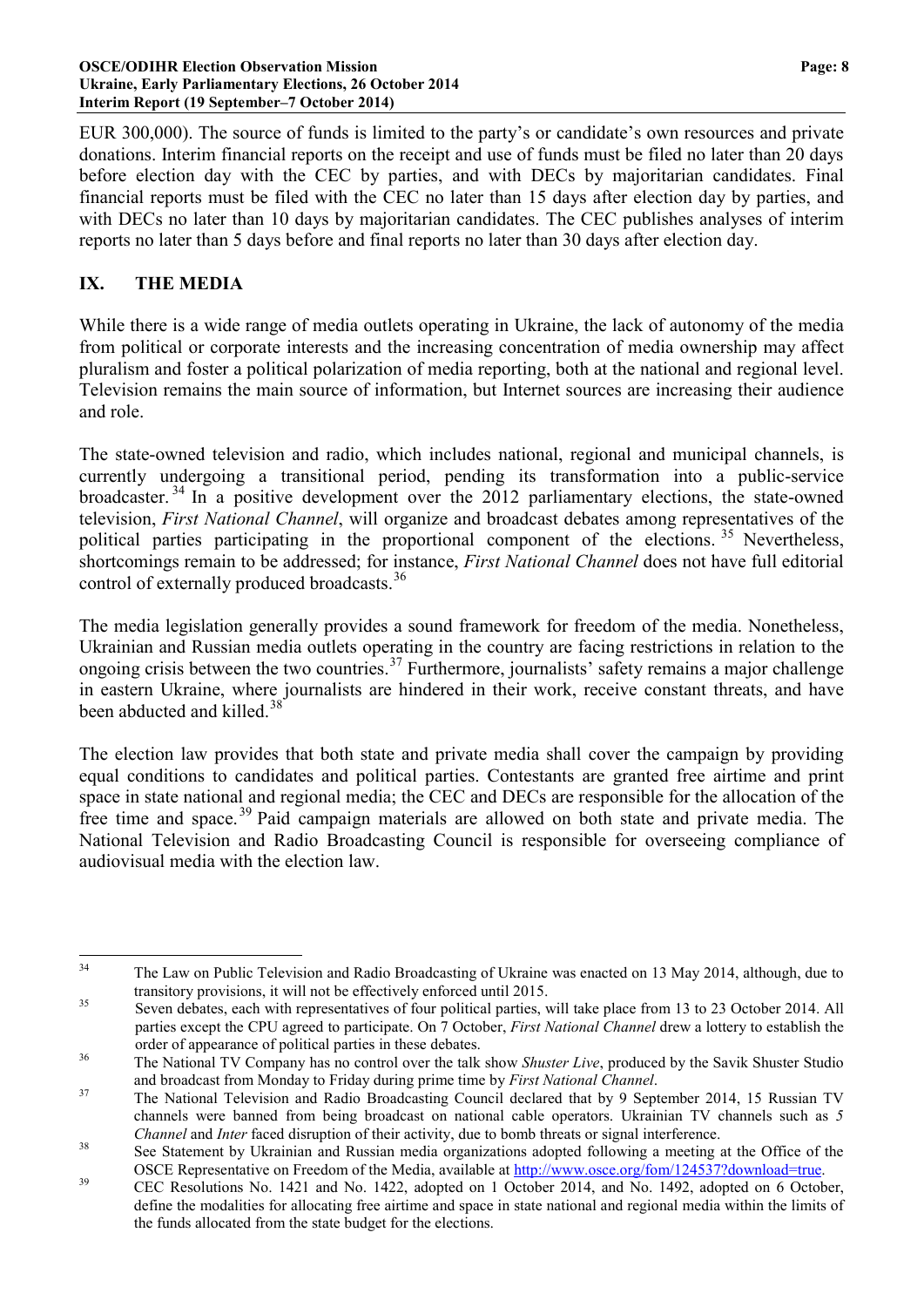The OSCE/ODIHR EOM on 26 September commenced a quantitative and qualitative media monitoring of the prime-time broadcasts of six national TV channels and two regional channels.<sup>[40](#page-8-0)</sup>

## **X. PARTICIPATION OF NATIONAL MINORITIES**

According to the 2001 census, 77.8 per cent of citizens of Ukraine are ethnic Ukrainians, 17.3 per cent are ethnic Russians, and the remaining 5 per cent comprise Belarusians, Bulgarians, Crimean Tatars, Jews, Hungarians, Moldovans, Poles, Roma, Romanians, Germans and other small minority groups. Twenty-nine per cent of the population considers Russian as their native language.

The participation in these elections of approximately half of these native Russian speakers residing in Donetsk and Luhansk *oblasts* and the Crimean peninsula, <sup>[41](#page-8-1)</sup> as well as the entire Crimean Tatar minority in Crimea may be diminished severely due to the inability of the Ukrainian authorities to organize elections in the districts where these communities live, caused by the annexation of Crimea and the operating of illegal armed groups in parts of the Eastern regions. Simplified voter registration procedures for Crimean voters are designed to facilitate their involvement, yet still entail travel, risk and expense that may inhibit their participation. Similar procedures that may be adopted by the CEC for voters from Donetsk and Luhansk *oblasts*, IDPs, and for those who have fled to neighboring countries may not be comprehensive or timely enough to ensure their voting rights. $42$ 

Several structural aspects of the electoral system do not facilitate national minority representation. The requirement that a political party form its base from two-thirds of the country's *oblasts*, the five per cent threshold for party lists and the lack of legal provisions allowing for election blocs discourage the emergence of national minority parties. At the same time, continuing complaints about the delimitation of electoral districts in areas of concentrated minority settlement also indicate that majoritarian contests may not facilitate minority participation.[43](#page-8-3) Election legislation does not provide for any special measures promoting national minority representation.

### **XI. COMPLAINTS AND APPEALS**

Electoral complaints and appeals are regulated by the election law and the Code of Administrative Proceedings. All participants in the electoral process are granted the right to submit complaints and appeals, which can be filed either to superior election commissions or to courts. In the event that the same complaint is filed with both the election administration and the judiciary, the election commission is required to suspend consideration of the compliant and the relevant court is required to notify the commission as well as the CEC of its decision. The general deadline for filing complaints, either with courts or commissions, is five days, and two days for the review of complaints.<sup>[44](#page-8-4)</sup>

<span id="page-8-0"></span> <sup>40</sup> The state-owned *First National Channel* and private *Inter*, *5 Channel*, *ICTV*, *1+1* and *TRK Ukraina*, as well as two private regional TV channels, *ZIK TV* (Lviv) and *A/TVK* (Kharkiv).<br>According to the 2001 census, of the country's 14 million native Russian speakers, approximately 5.4 million live

<span id="page-8-1"></span>

<span id="page-8-2"></span>in Donetsk and Luhansk *oblasts*, and 1.9 million live on the Crimean peninsula.<br>According to the United Nations Office for the Coordination of Humanitarian Affairs (OCHA) Situation Report No. 13, as of 26 September, there were 295,156 IDPs in Ukraine, while approximately 341,000 people had fled to neighboring countries. See: [http://reliefweb.int/report/ukraine/ukraine-situation-report-no-13-26-september-2014.](http://reliefweb.int/report/ukraine/ukraine-situation-report-no-13-26-september-2014)<br>The Cultural Association of Hungarians in Subcarpathia informed the OSCE/ODIHR EOM that they filed a

<span id="page-8-3"></span>complaint with the CEC and the Kyiv Administrative Court of Appeals on 1 September regarding the delimitation of electoral districts in Zakarpattya *oblast*, where ethnic Hungarians are compactly settled. The Hungarian community raised this issue prior to the 2012 elections when, after the decision to return to a mixed electoral system, electoral boundaries were redrawn in such a way as to make it impossible, in their view, for ethnic Hungarian candidates to secure a majoritarian mandate. Both the CEC and the court rejected the complaint, and the Hungarian community has stated publicly that they will pursue a claim with the European Court of Human

<span id="page-8-4"></span>Rights.<br><sup>44</sup> Different deadlines apply to complaints filed on election day.